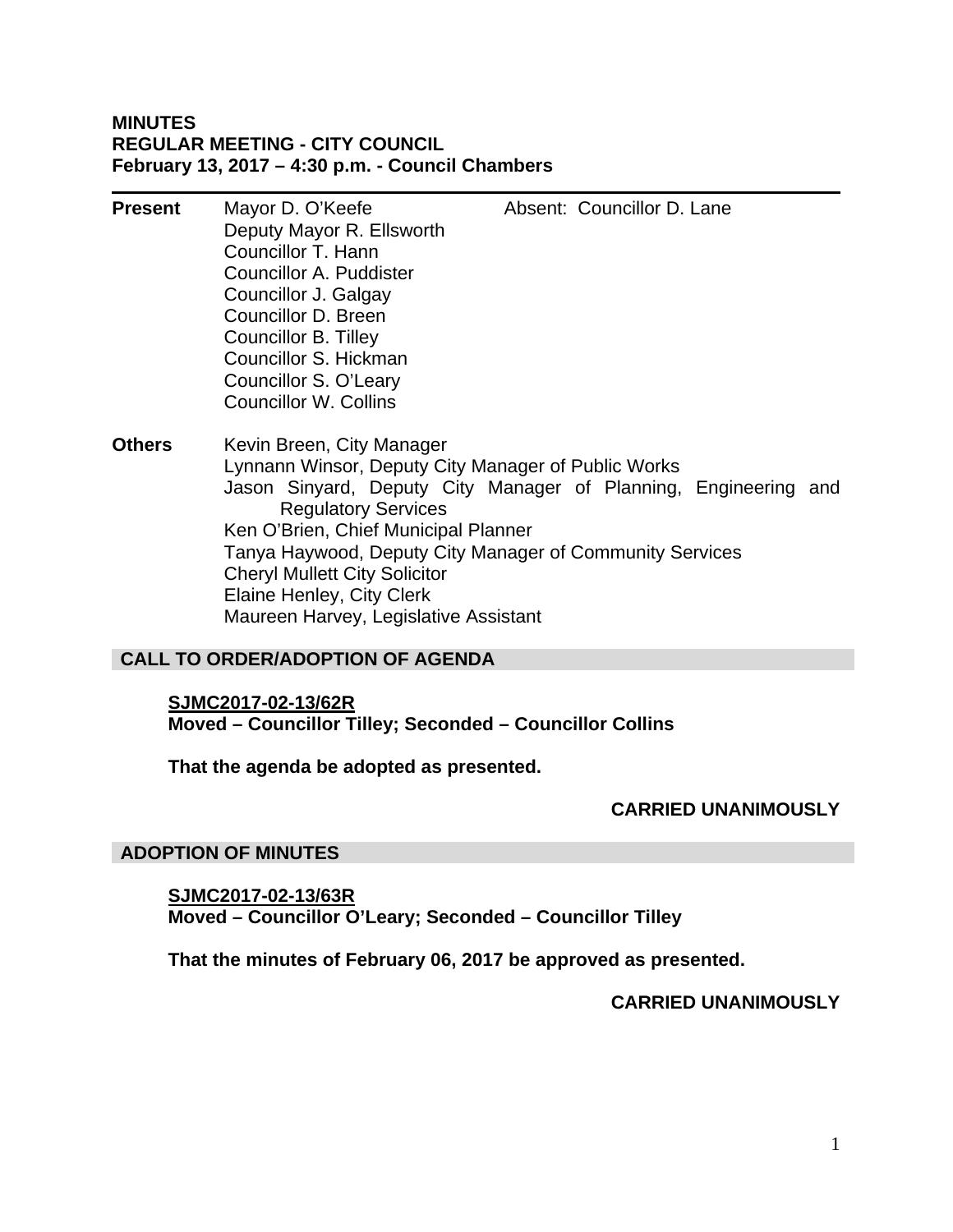# **BUSINESS ARISING FROM THE MINUTES**

### **Included in the Agenda**

a. Text Amendment to Development Regulations to allow a maximum height of 30m in the Commercial Regional (CR) Zone St. John's Development Regulations Amendment No. 649, 2017 REZ 1600014 25 Sea Rose Avenue

**SJMC2017-02-13/64R Moved – Councillor Puddister; Seconded – Councillor Breen** 

**That the above noted text amendment be deferred to facilitate a review of all submissions.** 

## **CARRIED UNANIMOUSLY**

b. St. John's Municipal Plan Amendment Number 134, 2017 and St. John's Development Regulations Amendment Number 614,2017 Proposed Rezoning to the Commercial Neighborhood (CN) Zone PDE# MPA1400004 198 & 204 Freshwater Road Applicant: Dillon Consulting Ltd., on behalf of Shoppers Realty Inc.

### **SJMC2017-02-13/65R**

## **Moved – Councillor Puddister; Seconded – Councillor O'Leary**

**That Council adopt-in-principle the resolutions for St. John's Municipal Plan Amendment Number 134, 2017, and St. John's Development Regulations Amendment Number 617, 2017, to rezone 198 & 204 Freshwater Road from the Residential High Density (R3) Zone to the Commercial Neighbourhood (CN) Zone for the redevelopment of Shoppers Drug Mart.** 

**Further that Council adopt resolutions for St. John's Municipal Plan Amendment Number 134, 2017 and St. John's Development Regulations Amendment Number 617, 2017.** 

**Further, that Council appoint Mr. Stan Clinton, MCIP, a member of the City's commissioner list, to conduct a public hearing on the proposed amendments. The proposed date for the public hearing is Tuesday, March 14, 2017, at 7pm at St. John's City Hall.**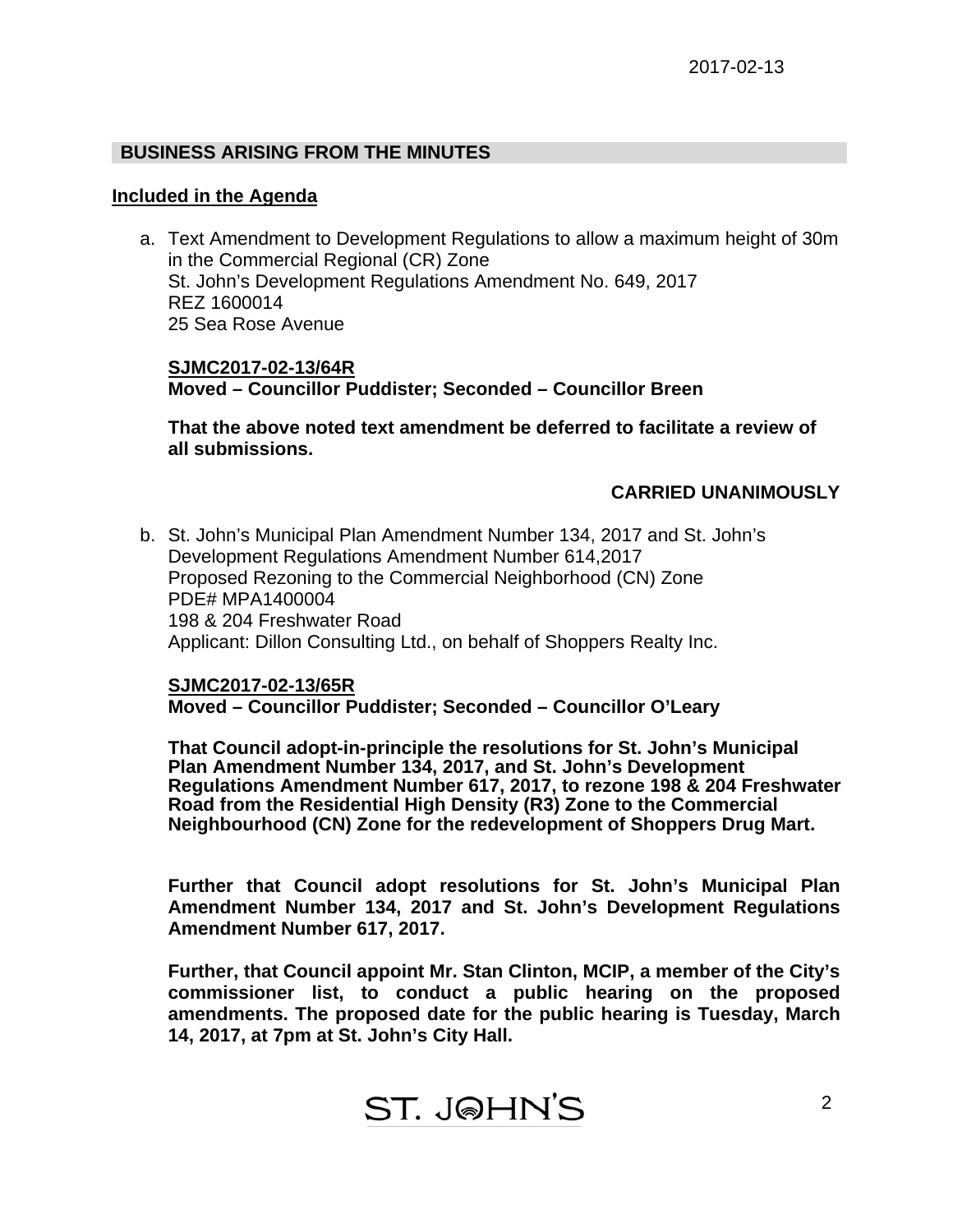## **CARRIED UNANIMOUSLY**

### **Notices Published**

- a. 160 Brookfield Road Rural Residential Infill (RRI) Zone A two-part Discretionary Use application has been submitted requesting approval to occupy 160 Brookfield Road as both a Home Occupation for a Hair Salon and a Heavy Equipment Storage area in the rear yard. Three submissions received.
	- A. The proposed Home Occupation for a hair salon will occupy a floor area of 40 m² . There will be a maximum of 3 chairs for services; two for hair and one for nails. Some retail products related to the salon will be sold on site. Hours of operation will be Monday – Friday 9:30 am – 5:30 pm. The business will employ a maximum of three (3) people, the applicant plus two (2) employees. On-site parking is available at the rear of the property.
	- B. The Heavy Equipment Storage area will be located at the rear of the property, in the northwest corner. The types of equipment being stored will include: air compressors, air tools, compaction equipment mini excavator and welders.

## **SJMC2017-02-13/66R**

**Moved – Councillor Puddister; Seconded – Councillor Tilley** 

**That Council approve Part A of the application subject to all applicable City requirements. However, Part B is rejected due to the likelihood of adversely affecting abutting residential properties.** 

### **CARRIED UNANIMOUSLY**

b. 656 Main Road – Rural Residential Infill (RRI) Zone

An application for an extension to a Non-Conforming Use has been submitted for the Personal Home Care Facility located at 656 Main Road. The current facility is approximately 302 m² (41.4% extension) has been requested. On-site parking will be provided. No submissions received.

**SJMC2017-02-13/67R Moved – Councillor Puddister; Seconded – Councillor Tilley** 

**That Council approve the application subject to all applicable City requirements.**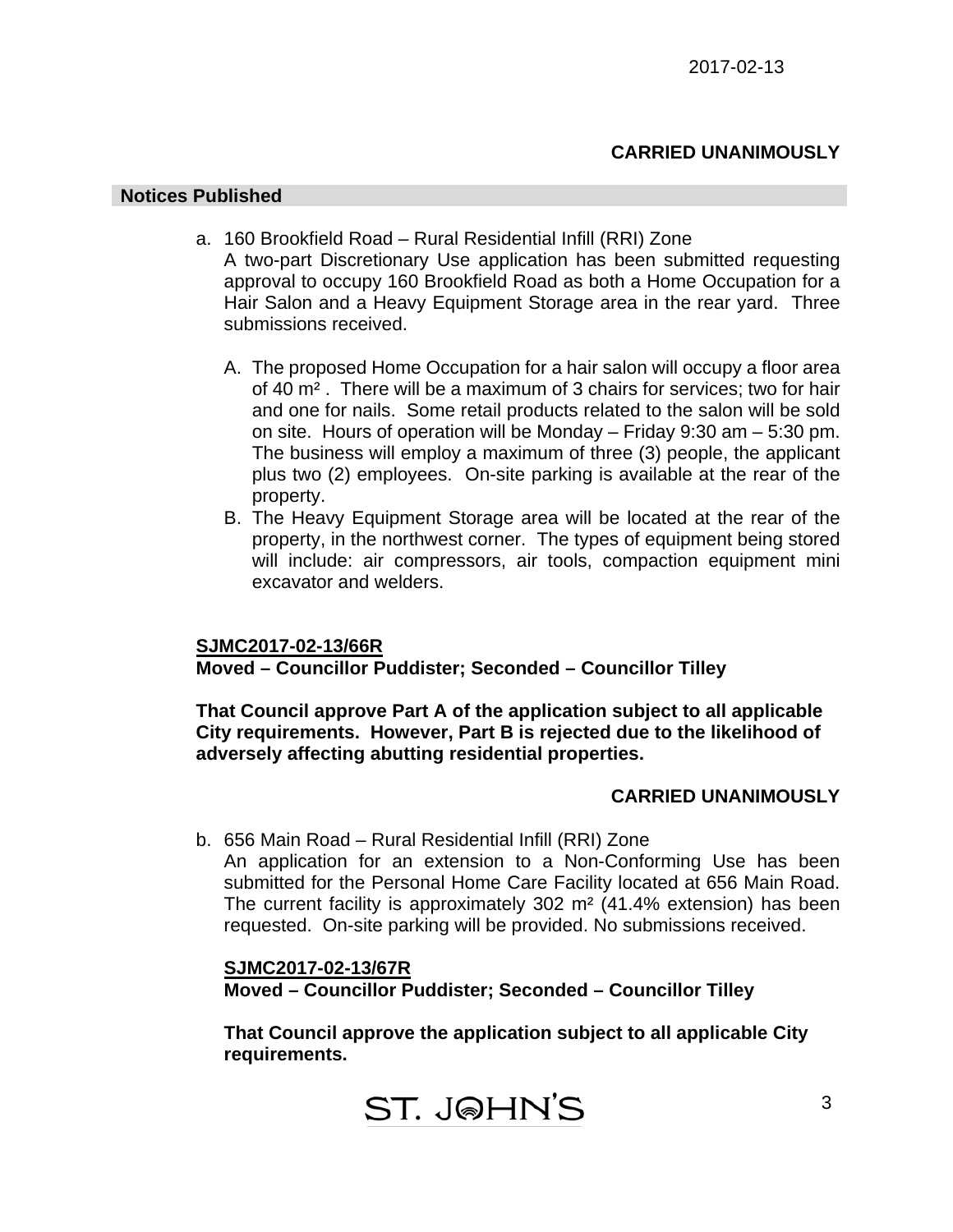# **CARRIED UNANIMOUSLY**

### **COMMITTEE REPORTS**

### **Development Committee Report – February 7, 2017**

Council considered the above noted report dealing with the following matters:

- 1. Proposed Water Service Lateral in Flood Plain Buffer 488 Back Line – SUB1600017
- 2. Crown Land Lease for Agricultural Use South of Raymond's Brook and Robert E. Howlett Drive – CRW1700005

**SJMC2017-02-13/68R Moved – Councillor Puddister; Seconded – Councillor Collins** 

**That the report and its recommendations be adopted as presented.** 

### **CARRIED UNANIMOUSLY**

# **DEVELOPMENT PERMITS LIST**

*Link to List* 

Council considered, for information, the above-noted for the period February 2, 2017 to February 8, 2017.

# **BUILDING PERMITS LIST**

*Link to List* 

Council considered the Building Permits dated February 13, 2017 for the period February  $2 - 8$ , 2017.

**SJMC2017-02-13/69R Moved – Deputy Mayor Ellsworth; Seconded – Councillor Hann** 

**That the building permits list for the period February 2-8, 2017 be approved as presented.** 

### **CARRIED UNANIMOUSLY**

# **ST. J@HN'S**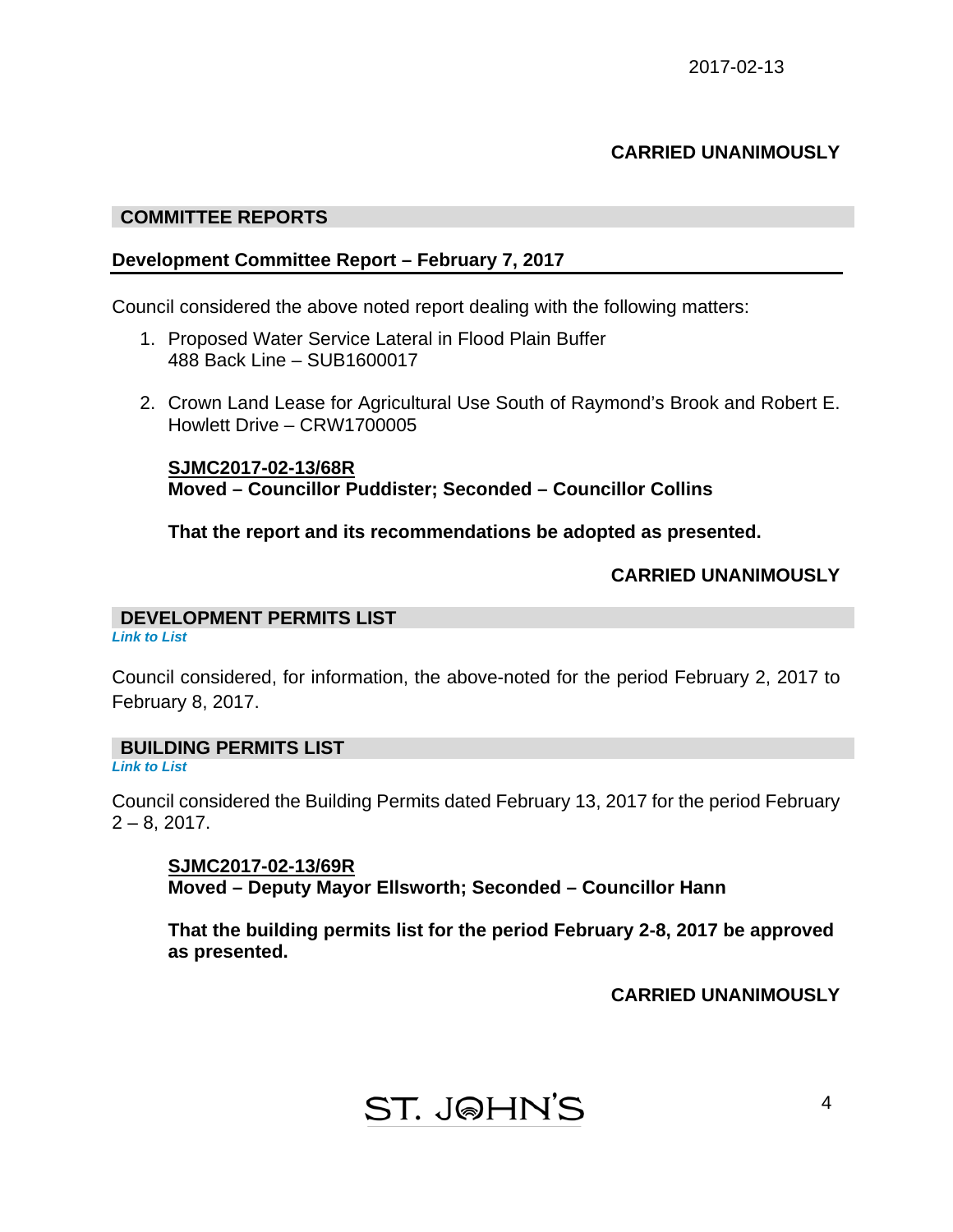# **REQUISITIONS, PAYROLLS AND ACCOUNTS**

*Link to Memo* 

Council considered the requisitions, payrolls and accounts for the week ending February 8, 2017.

## **SJMC2017-02-13/70R**

**Moved – Deputy Mayor Ellsworth; Seconded – Councillor Hann** 

**That the requisitions, payrolls and accounts for the week ending February 8, 2017 in the amount of \$7,178,429.63 be approved as presented.** 

 **CARRIED UNANIMOUSLY** 

## **TENDERS/RFPS**

## **Tender 2017004 – Mobile Generator**

Council considered the above noted tender.

### **SJMC2017-02-13/71R**

**Moved – Deputy Mayor Ellsworth; Seconded – Councillor Hann** 

**That in accordance with the Public Tendering Act, approval be given to award the above noted tender to the Battlefield Equipment in the amount of \$94,964.70 HST included.** 

# **CARRIED UNANIMOUSLY**

## **NOTICES OF MOTION, RESOLUTIONS, QUESTIONS AND PETITIONS**

**a. Petition re: Intersection Petition – Jonathan – Intersection of Temperance Street, Quidi Vidi Road and Battery Road.** 

Councillor Galgay presented a petition on behalf of the residents in the above noted area requesting improvements to the said intersection. The petition was referred to the Police & Traffic Committee for consideration.

**b. Petition re: Use of Personal Fireworks in Residential Areas** 

Councillor Galgay presented a petition requesting Council's intervention in the banning of fireworks in residential areas. The matter was referred to the Fire Chief for review.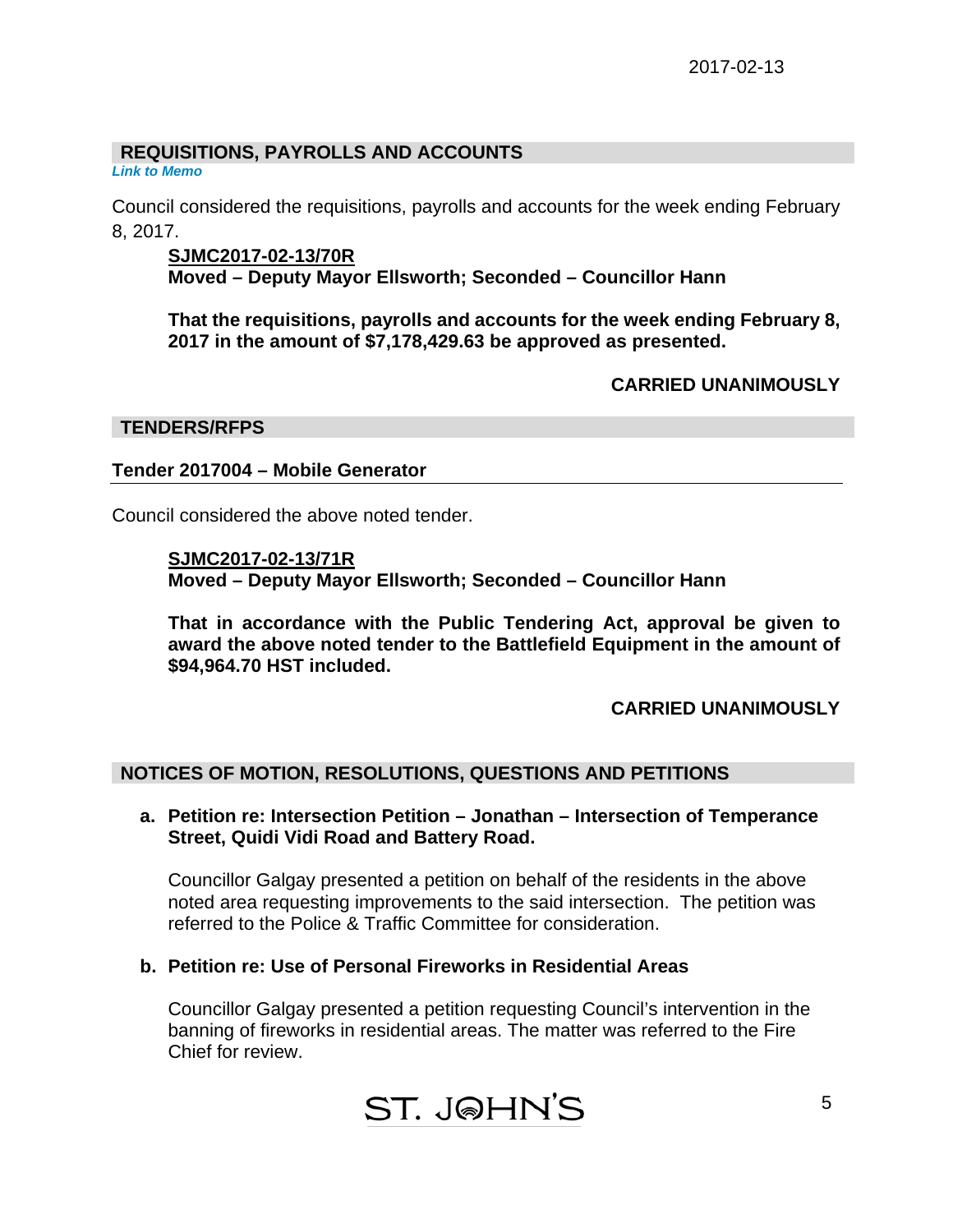### **Other Business**

**Decision Note dated February 7, 2017 re: Travel for Councillor Lane to attend Hospitality Newfoundland & Labrador Conference – Gander – February 21-23, 2017** 

Council considered the above noted Decision Note.

**SJMC2017-02-13/72R Moved – Deputy Mayor Ellsworth; Seconded – Councillor Hickman** 

**That Council approve the costs associated with Councillor Lane attending the Stay Connection Conference hosted by Hospitality Newfoundland & Labrador, in Gander from February 22-24, 2017.** 

**CARRIED UNANIMOUSLY**

**Decision Note dated February 8, 2017 re: Travel for Mayor O'Keefe and Councillor Galgay to attend 2017 FCM Annual Conference and Trade Show – Ottawa – June 1-4, 2017** 

Council considered the above noted Decision Note.

**SJMC2017-02-13/73R Moved – Councillor Collins; Seconded – Councillor Hickman** 

**That Council approve the costs associated with Mayor Dennis O'Keefe and Councillor Galgay, and Councillor O'Leary attending the FCM's 2017 Annual Conference and Trade Show in Ottawa from June 1-4, 2017.** 

**CARRIED UNANIMOUSLY**

# **Decision Note dated February 9, 2017 re: Additional Member – Victoria Park Foundation Board**

Council considered the above noted Decision Note.

## **SJMC2017-02-13/74R**

**Moved – Councillor Galgay; Seconded – Councillor Tilley** 

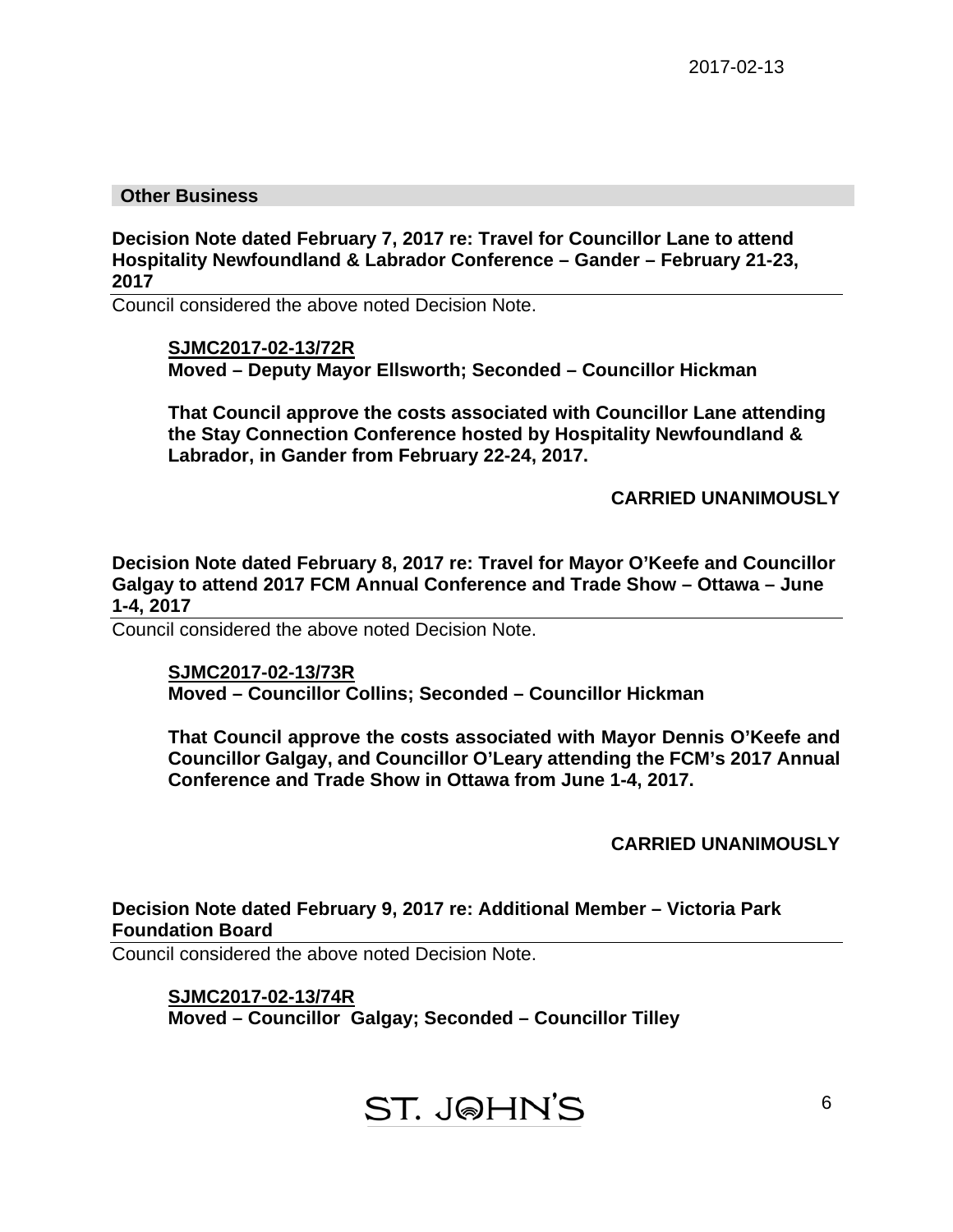**That an invitation be extended to Mr. Mike Evoy to join the Victoria Park Foundation Board of Directors.** 

## **CARRIED UNANIMOUSLY**

**Decision Note dated February 3, 2017 re: Sale of Lane – 350 Water Street**  Council considered the above noted Decision Note.

### **SJMC2017-02-13/75R**

**Moved – Deputy Mayor Ellsworth; Seconded – Councillor Breen** 

**That Council approve the sale of land (shown in Schedule "A") situate along the frontage of 350 Water Street, for a value of \$50/sq. ft., provided the final plan does not interfere with the minimum size required for City sidewalks/infrastructure.** 

## **CARRIED UNANIMOUSLY**

## **Economic Update – February 2017**

Councillor Hickman presented the Economic Update for February 2017.

## **Decision Note dated February 3, 2017 re: Grants Allocation**

Council considered the above noted Decision Note.

Councillor Hickman removed himself from any discussion on this item on the basis of a declared conflict of interest.

### **SJMC2017-02-13/76R**

**Moved – Deputy Mayor Ron Ellsworth; Seconded – Councillor Collins** 

**That Council approve the 2017 Grant Allocations for Community, Sport, Special Events and Festivals, Artists and Artist Organizations as follows:** 

| Organization                             | <b>Approved</b> |
|------------------------------------------|-----------------|
| Beagle Paws                              | \$<br>3,300     |
| <b>Bridges to Hope</b>                   | \$<br>10,000    |
| <b>Buckmasters Circle CC</b>             | 24,600<br>\$    |
| Canadian Mental Health Association *     | \$<br>5,000     |
| Chapel Restoration Committee - Blackhead | \$<br>1,000     |

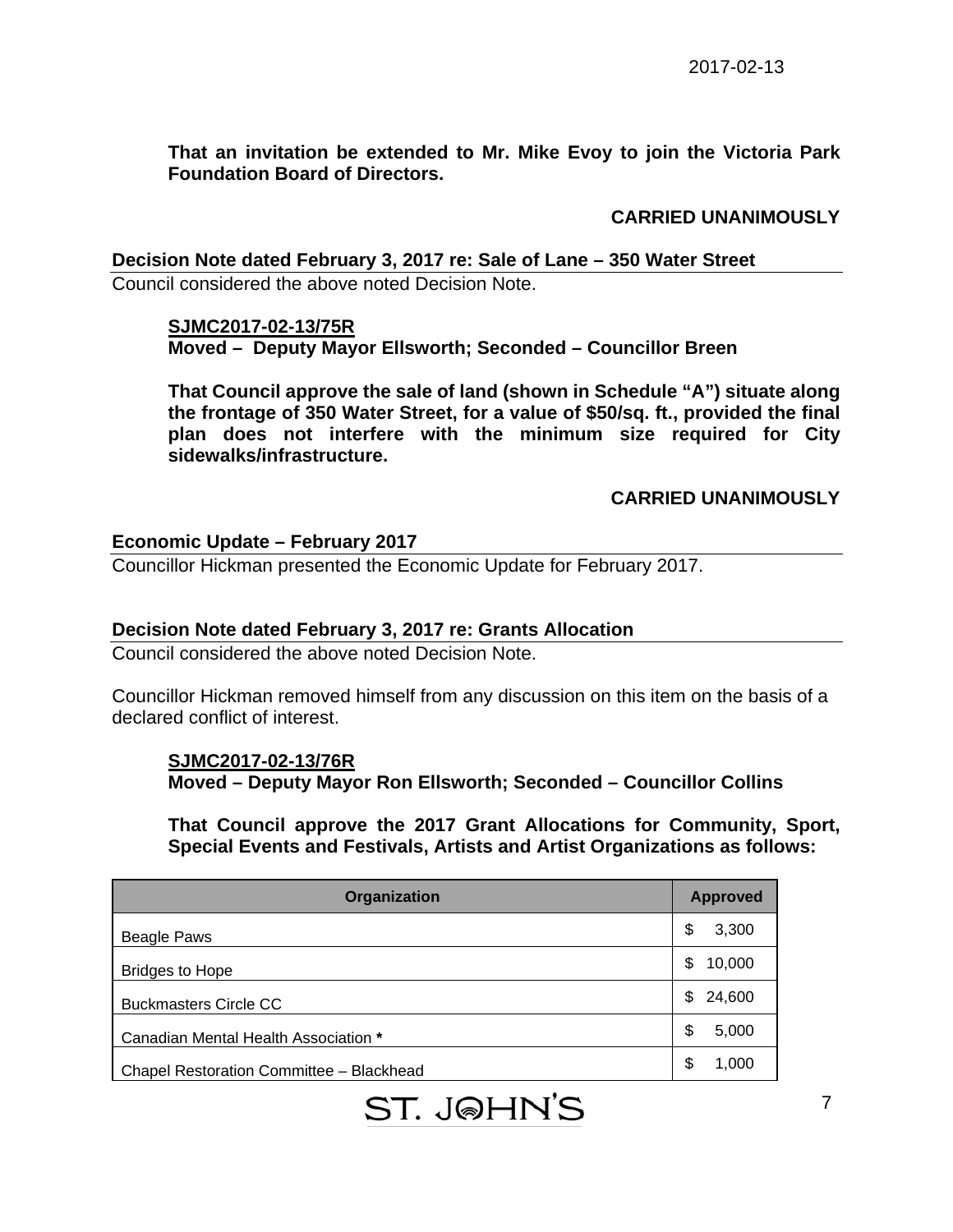| <b>Choices For Youth</b>                               | 12,000<br>\$ |
|--------------------------------------------------------|--------------|
| <b>Choices For Youth (Snowbusters)</b>                 | 25,000<br>\$ |
| Clean St. John's                                       | 60,000<br>\$ |
| <b>Coalition of Persons with Disabilities</b>          | 10,000<br>\$ |
| Downtown St. John's (Santa Shuttle)                    | \$<br>7,500  |
| Downtown St. John's (Buskers Festival)                 | \$<br>4,500  |
| Downtown St. John's (Reel Downtown)                    | \$<br>2,500  |
| <b>East Coast Trail Association</b>                    | \$<br>25,000 |
| Easter Seals NL                                        | \$<br>5,000  |
| For the Love of Learning *                             | \$<br>2,500  |
| Friends of Victoria Park                               | \$<br>19,600 |
| Froude Avenue CC                                       | 24,600<br>\$ |
| Goulds 50+ Daffodil Club                               | \$<br>1,000  |
| <b>Goulds Recreation Association (Winter Carnival)</b> | \$<br>1,200  |
| <b>Grand Concourse</b>                                 | \$<br>36,000 |
| Happy City St. John's *                                | \$<br>1,500  |
| Home Again Outreach Project                            | \$<br>10,000 |
| Jimmy Pratt Outreach                                   | \$<br>3,000  |
| Johnson GEO Centre                                     | 60,000<br>\$ |
| Kids Help Phone (NL)                                   | \$<br>8,000  |
| Kilbride 50+ Club                                      | \$<br>1,000  |
| Kiwanis Music Festival                                 | \$<br>3,500  |
| Macmorran CC                                           | \$<br>24,600 |
| Newfoundland Symphony Orchestra                        | \$<br>48,000 |
| NL Sexual Assault Crisis and Prevention Centre         | 5,000<br>\$  |
| Non Sport Travel                                       | \$<br>3,200  |
| North East Avalon D.A.R.E. Committee                   | \$<br>2,500  |
| Opera on the Avalon                                    | 15,000<br>\$ |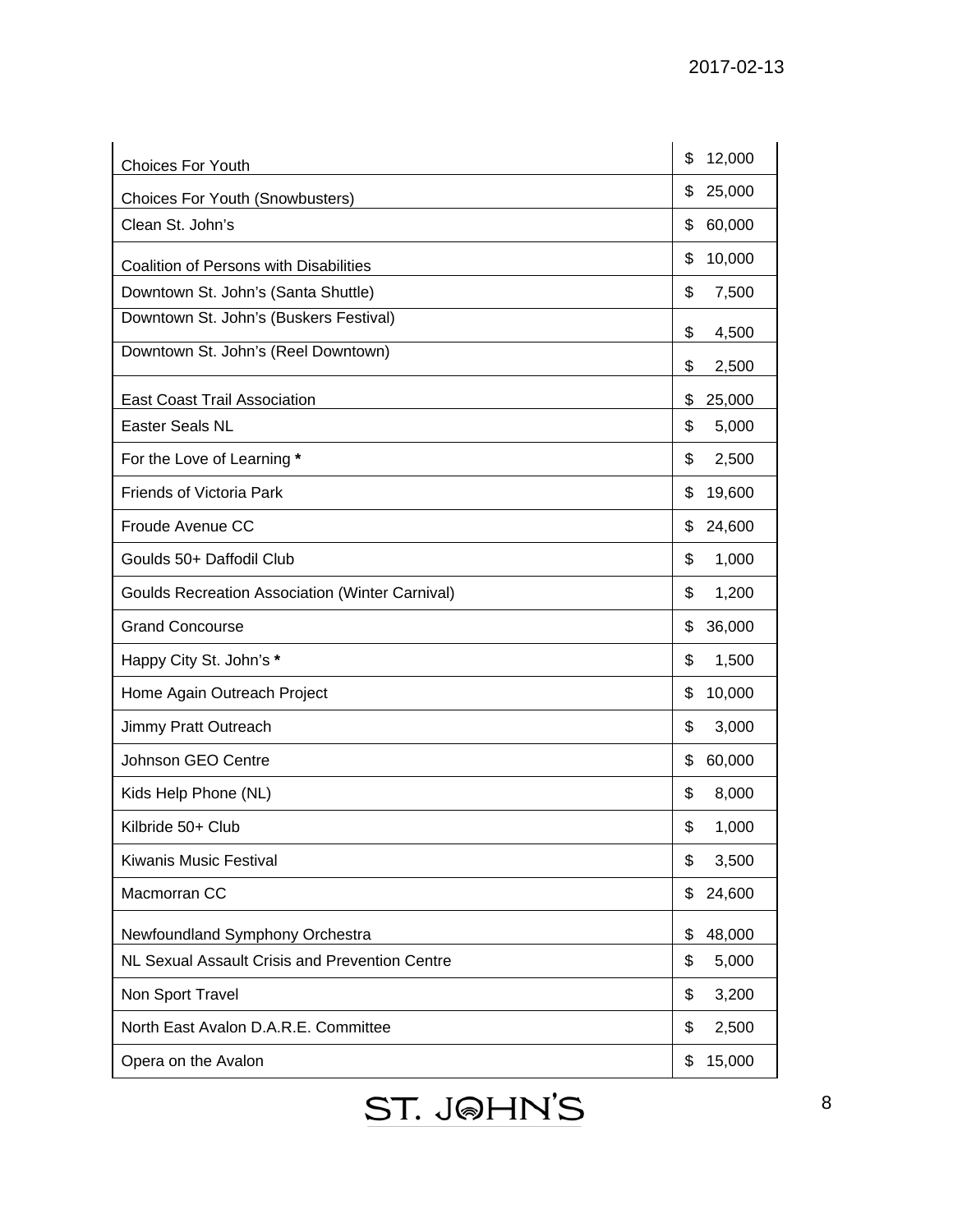| Quidi Vidi Rennies River Development                          | \$<br>25,000 |
|---------------------------------------------------------------|--------------|
| <b>Rabbittown Community Centre</b>                            | \$<br>20,600 |
| <b>Rainbow Riders</b>                                         | 20,000<br>\$ |
| Resource Centre for the Arts (LSPU Hall)                      | 50,000<br>\$ |
| <b>School Lunch Association</b>                               | 8,000<br>\$  |
| <b>Seniors Resource Centre</b>                                | 10,000<br>\$ |
| Signal Hill Tattoo                                            | 30,000<br>\$ |
| <b>SPCA</b>                                                   | \$<br>3,300  |
| St. John's Boys and Girls Club (MP,BC)                        | \$<br>75,000 |
| St. John's Northwest Rotary Music Festival                    | \$<br>5,000  |
| St. John's Public Libraries                                   | \$<br>8,000  |
| The Duke of Edinburgh's Award NL                              | \$<br>5,000  |
| The Gathering Place                                           | \$<br>5,000  |
| The Geraldine Rubia Centre * (formerly The Longside Club)     | \$<br>2,000  |
| The Pottle Centre                                             | \$<br>7,000  |
| <b>Thrive CYN</b>                                             | 15,000<br>\$ |
| Vera Perlin                                                   | 10,000<br>\$ |
| <b>Vibrant Communities (Community Sector Council)</b>         | 20,000<br>\$ |
| Virginia Park Community Association                           | \$<br>20,600 |
| <b>YWCA</b>                                                   | 5,000<br>\$  |
| <b>Community Groups &amp; Organizations Total Recommended</b> | \$810,100    |

| Organization               | 2017<br>Approved |
|----------------------------|------------------|
| <b>Avalon Minor Hockey</b> | \$12,500         |
| Cricket NL *               | \$1,500          |
| Cygnus Gymnastics          | \$17,000         |
| Goulds Minor Hockey        | \$9,700          |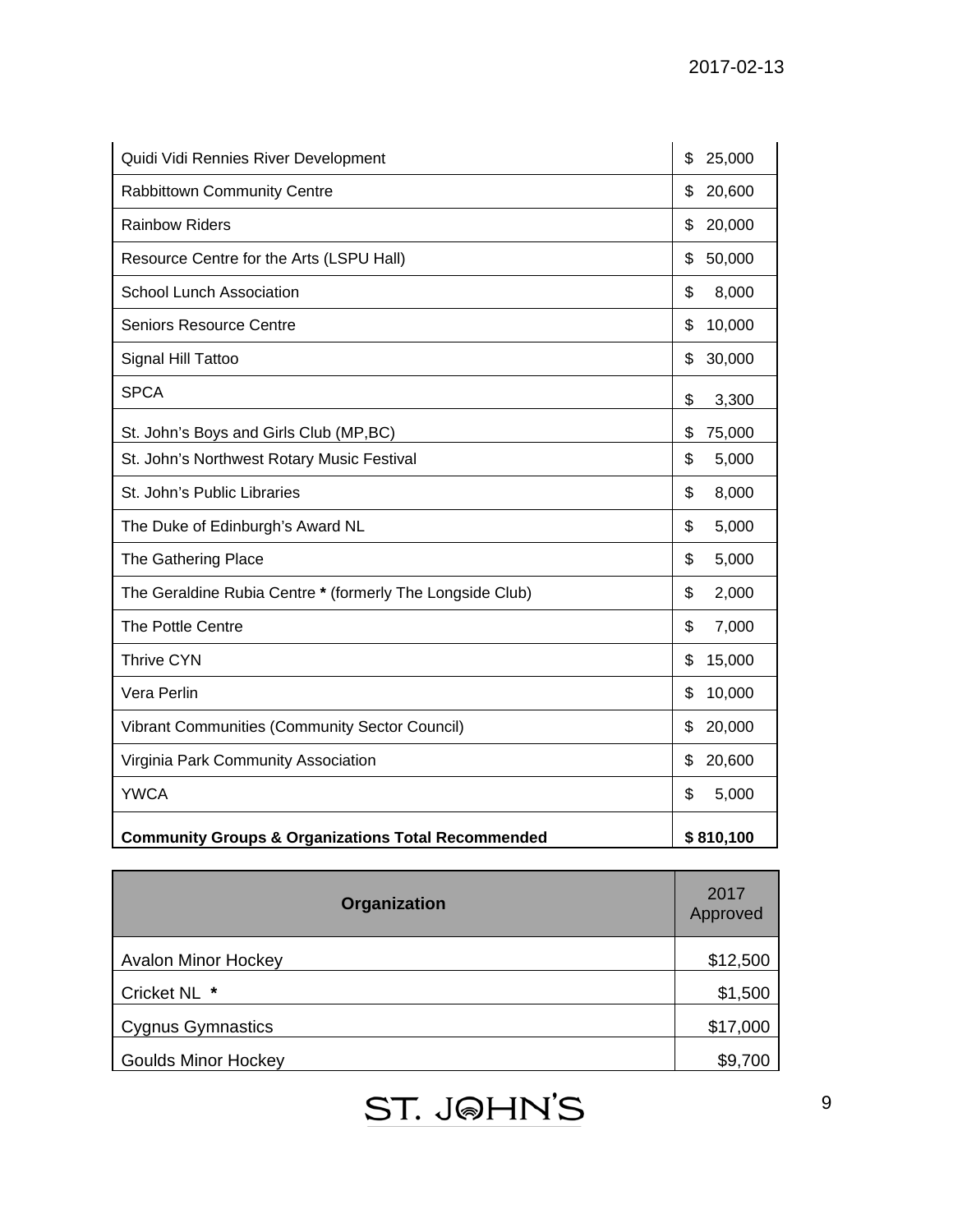| Legends Swim Club                                            | \$4,500   |
|--------------------------------------------------------------|-----------|
| <b>Prince of Wales Skating Club</b>                          | \$15,200  |
| <b>Special Olympics</b>                                      | \$5,500   |
| <b>Sport Travel Allocation</b>                               | \$15,000  |
| St. John's Amateur Baseball                                  | \$10,000  |
| St. John's Minor Baseball                                    | \$21,000  |
| St. John's Minor Hockey                                      | \$16,500  |
| St. John's Sea Stars                                         | \$2,500   |
| St. John's Soccer Club                                       | \$10,000  |
| St. John's Soccer Club                                       | \$22,000  |
| <b>Waterford Valley Softball</b>                             | \$6,000   |
| <b>Sporting Groups &amp; Organizations Total Recommended</b> | \$168,900 |

| <b>NAME</b>        | <b>Approved</b> |
|--------------------|-----------------|
| <b>Individuals</b> |                 |
| Brown, Lois        | \$1,500         |
| Dolle, Anahareo *  | \$700           |
| Moyes, Louise      | \$2,000         |
| Panting, Lynn      | \$2,000         |
| Stoker, Sarah Joy  | \$2,000         |
| Bridger, Emily     | \$1,000         |
| Buckley, Rhonda    | \$2,000         |
| Dymond, Veronica * | \$1,000         |
| Fardy, Mike        | \$1,000         |
| Feehan, David      | \$1,000         |
| Oates, Melanie     | \$1,500         |
| Sparkes, Christian | \$2,500         |
| Westman, Cody      | \$2,000         |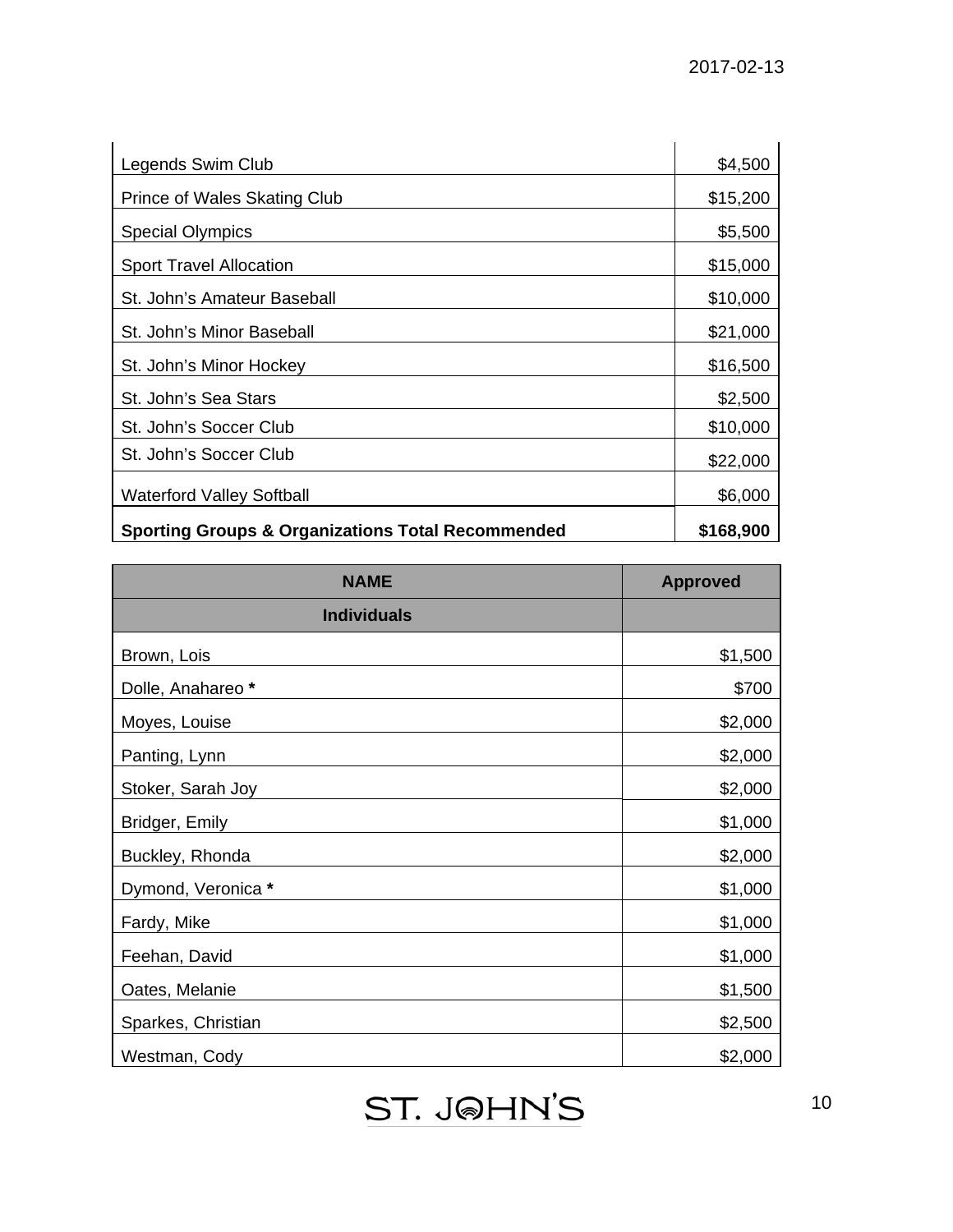| Burton, Maggie *             | \$500   |
|------------------------------|---------|
| Coles, Megan                 | \$2,000 |
| Hollett, Matthew *           | \$500   |
| Jones, Andy                  | \$2,500 |
| MacGillivray, Jenina         | \$1,500 |
| Nolan, Heather*              | \$500   |
| Power, Craig Francis         | \$1,000 |
| Swanson, Anna                | \$1,750 |
| Walsh, Agnes                 | \$500   |
| <b>Blake Sisters *</b>       | \$500   |
| Critch, Jacob *              | \$500   |
| Foster, lan                  | \$1,000 |
| Gilbert, Esmée (Mary Dear) * | \$1,000 |
| King, Jen                    | \$1,500 |
| Lahey, Kate *                | \$1,500 |
| Lawton, Rosemary *           | \$1,500 |
| McGee, Chris*                | \$250   |
| Meyers, Christopher*         | \$1,500 |
| Morgan, Pamela               | \$2,500 |
| Ryan, Sherry                 | \$2,000 |
| Barry, Frank                 | \$500   |
| Goodridge, Philip            | \$500   |
| Keating, David               | \$750   |
| King-Campbell, Sharon        | \$1,500 |
| Lawrence, Ruth               | \$1,500 |
| Murray, Morgan *             | \$750   |
| Stapleton, Berni*            | \$2,500 |
| Tilley, Sara                 | \$2,300 |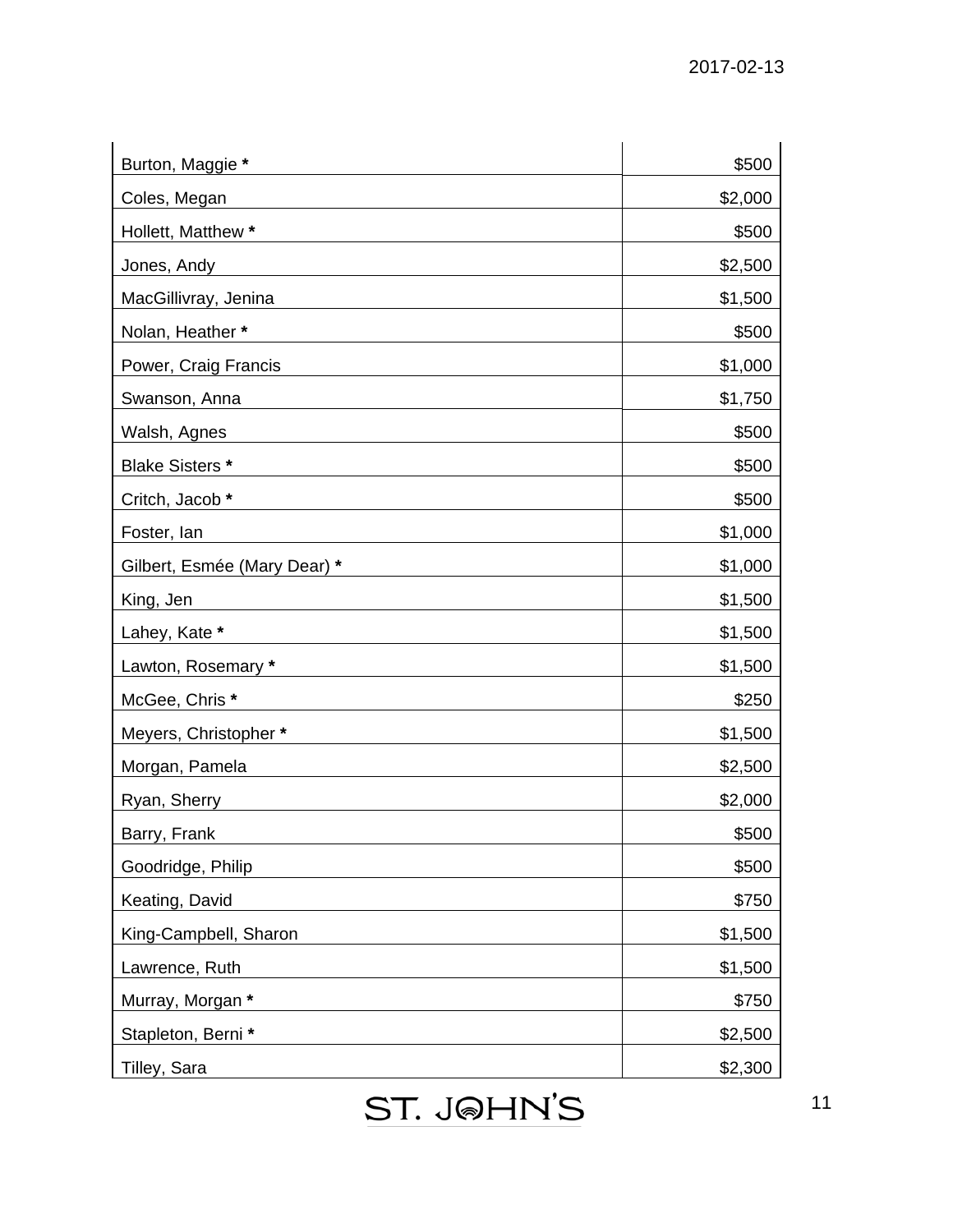| Tremblett, Andrew *         | \$1,000  |
|-----------------------------|----------|
| Connolly, Mike              | \$750    |
| Cummings, Matthew *         | \$750    |
| Gonzalez, Jose              | \$1,000  |
| Greeley, Kym                | \$1,500  |
| Jones, Philippa             | \$2,500  |
| Martinez, Maria (Pepa Chan) | \$1,500  |
| Pelley, Rhonda              | \$500    |
| Singh, Anita                | \$1,200  |
| Stoddart, Kumi              | \$750    |
| Tomova, Veselina            | \$1,500  |
| Wells, Jason *              | \$1,000  |
| White, April                | \$2,000  |
| <b>Individuals Subtotal</b> | \$70,950 |

| <b>NAME</b>                           | 2017 Approved |
|---------------------------------------|---------------|
| <b>Organizations</b>                  |               |
| <b>Kittiwake Dance Theatre</b>        | \$4,000       |
| Dance NL                              | \$4,500       |
| <b>Riddle Fence</b>                   | \$10,000      |
| Writers' Alliance of NL               | \$10,000      |
| City of St. John's Pipe Pand          | \$2,000       |
| <b>Girls Rock NL</b>                  | \$4,550       |
| Newfoundland Symphony Youth Orchestra | \$5,000       |
| PlayPianoNL *                         | \$2,500       |
| Project Grace *                       | \$2,500       |
| <b>Strong Harbour Strings</b>         | \$2,500       |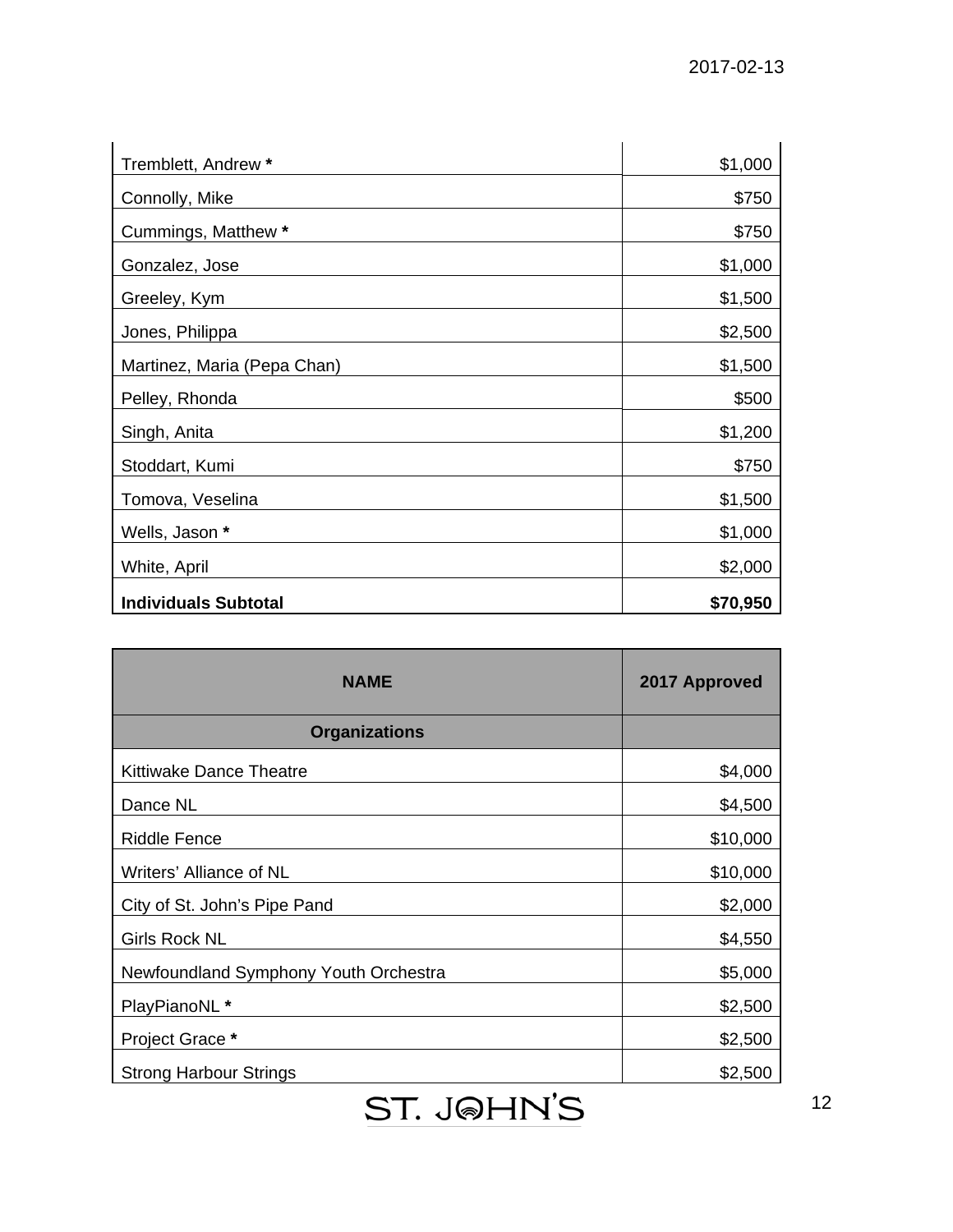| Suzuki Talent Education Program *     | \$2,000   |
|---------------------------------------|-----------|
| Unpossible NL                         | \$3,500   |
| <b>Artistic Fraud of Newfoundland</b> | \$10,000  |
| NewfoundlandArtistX                   | \$3,000   |
| <b>Poverty Cove Theatre Company</b>   | \$3,500   |
| <b>RCA Theatre Company</b>            | \$9,000   |
| <b>White Rooster</b>                  | \$3,000   |
| <b>Wonderbolt Productions</b>         | \$9,000   |
| <b>Assembly Advocacy</b>              | \$2,500   |
| <b>Craft Council Gallery</b>          | \$10,000  |
| Eastern Edge                          | \$12,500  |
| St. Michael's Printshop               | \$10,000  |
| <b>Visual Artists NL</b>              | \$6,500   |
| <b>Organizations Subtotal</b>         | \$132,050 |
|                                       |           |

| <b>Artists &amp; Arts Organizations Total</b> | \$203,000 |
|-----------------------------------------------|-----------|
|                                               |           |

| <b>Organization</b>                                 | 2017 Approved |
|-----------------------------------------------------|---------------|
| Association communautaire francophone de Saint-Jean | \$1,000       |
| Community Centre Alliance of NL *                   | \$500         |
| <b>Huffin Puffin Marathon</b>                       | \$2,000       |
| Lawnya Vawnya Inc.                                  | \$3,500       |
| <b>Mummers Festival</b>                             | \$4,500       |
| <b>MUNIranians Association</b>                      | \$500         |
| Newfoundland & Labrador Folks Arts Society          | \$16,500      |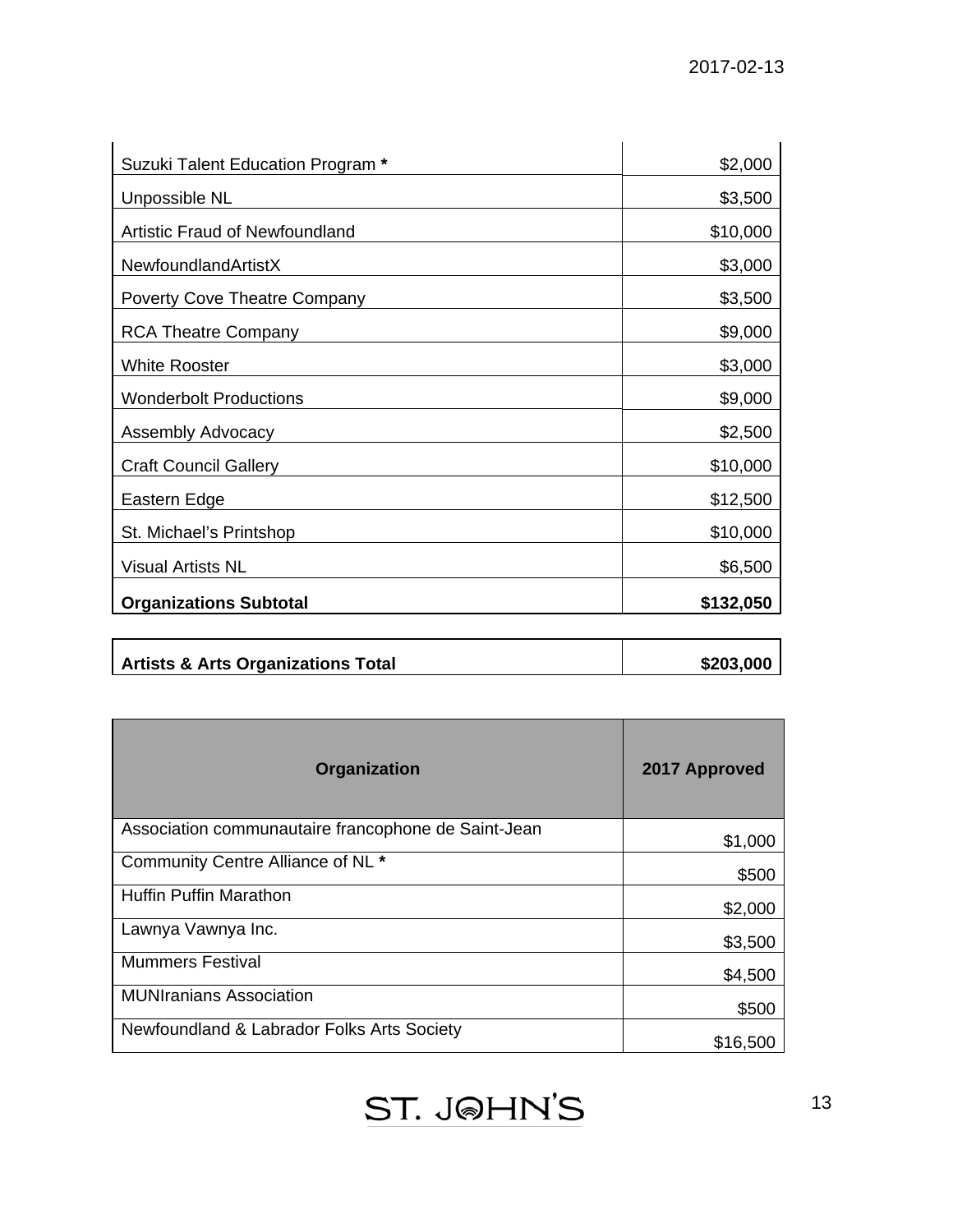| Newfoundland Dance Presenters Inc. (Neighbourhood Dance<br>Works) | \$9,000  |
|-------------------------------------------------------------------|----------|
| Newfoundland Horticultural Society                                | \$250    |
| Nickel Independent Film Festival                                  | \$6,000  |
| Shakespeare by the Sea Festival                                   | \$3,500  |
| Sound Arts Initiative, Inc.                                       | \$3,500  |
| St. John's International Women's Film Festival Inc.               | \$10,000 |
| St. John's Native Friendship Centre *                             | \$1,000  |
| St. John's Pride Inc.                                             | \$500    |
| St. John's Short Play Festival *                                  | \$1,000  |
| St. John's Storytelling Festival Inc.                             | \$1,750  |
| TEDxSt. John's *                                                  | \$500    |
| Tely 10                                                           | \$10,000 |
| <b>Tombolo Multicultural Festival</b>                             | \$500    |
| Tuckamore Festival Inc.                                           | \$6,000  |
| <b>Women's Work Festival</b>                                      | \$500    |
| Wreckhouse Jazz & Blues Inc.                                      | \$10,000 |
| <b>Special Events &amp; Festivals</b>                             | \$92,500 |

| <b>Additional Grants Approved at the Regular Meeting of</b><br><b>Council on February 13, 2017</b> | 2017 Approved |
|----------------------------------------------------------------------------------------------------|---------------|
| Southlands Family Fun Day                                                                          | \$1,200       |
| <b>School Lunch Association</b>                                                                    | \$2,000       |
| <b>Happy Cities</b>                                                                                | \$1.500       |

It was noted there is still \$30,000 available to be distributed at a later date.

# **MOTION CARRIED WITH ONE ABSTENTION COUNCILLOR HICKMAN**

ST. J@HN'S